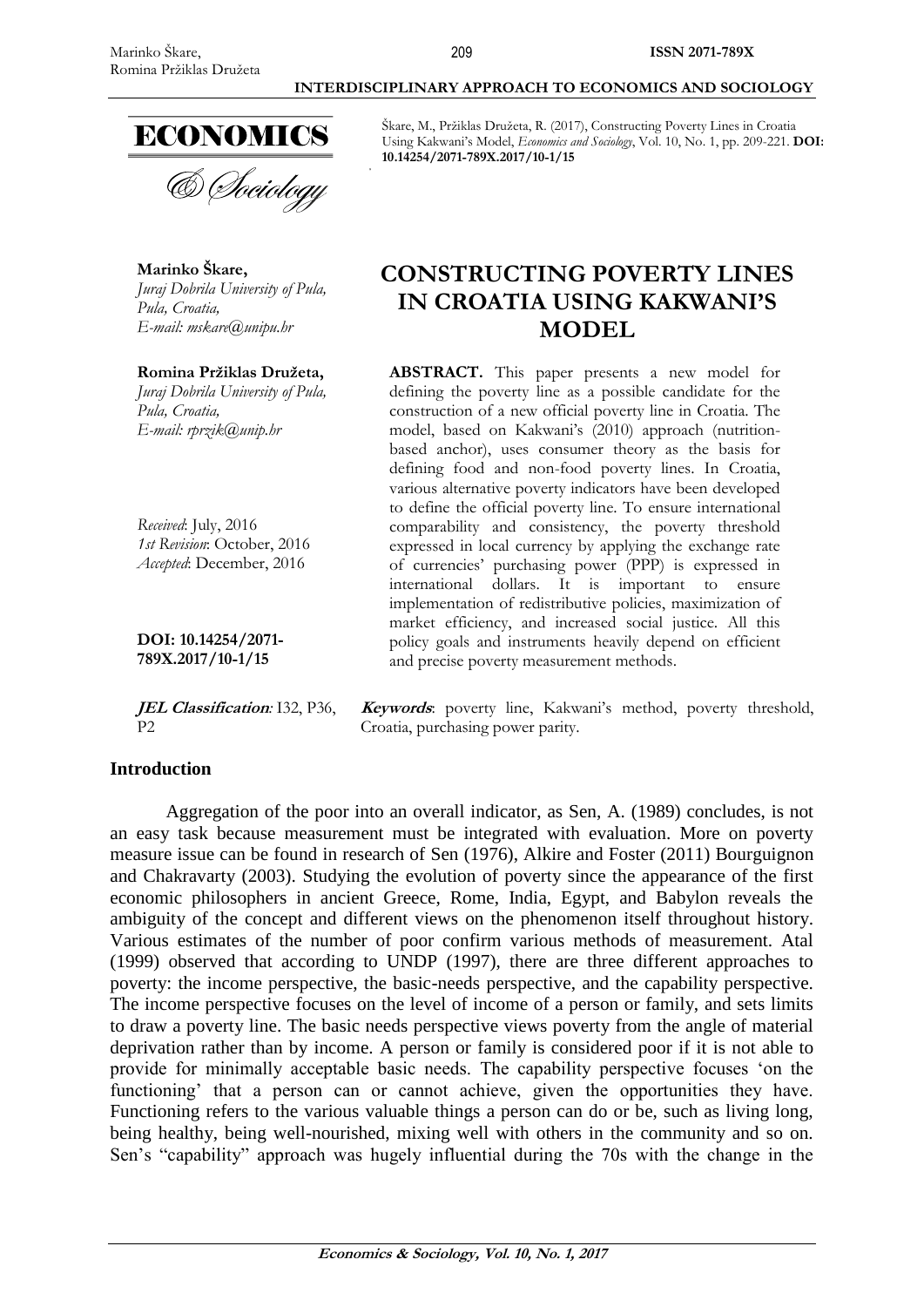paradigm of the development concept from GDP to development, and it is even today embodied in the new multidimensional measures.

New measurements based on multidimensional poverty, introduced in Human Development Report 1997 and in World Development Report 2000/1, defined poverty as a lack or deprivation of well-being. Kakwani (2006) explained that in socioeconomic literature, several important approaches have been used to describe well-being: economic growth, quality of life and welfare. Baležentis and Brauers (2011) noted the importance of welfare and happiness in the society on the micro and macro level. There is a strong nexus between the quality of life and society sustainable development. Despite the shift to a multidimensional poverty concept (see more Lustig, 2011) and growing interest in the multidimensional poverty measurement (today there are a wide range of indicators; for example, Millenium Development Goals have 49 indicators), income measures of \$1 and \$2 a day, to be operationalized, are the most commonly used measures for poverty.

Many critics conclude that monetary poverty is not considered a capability deprivation and does not ascribe any importance to specific deprivations and joint distribution. Although monetary measures cannot reflect the multidimensional character of poverty, they can complement other measures and approaches. Kolodko (2009) noted that efficient economic policy designs is a proper mix of financial and social engineering, technocratic macroeconomic governance and genuine social dialog, professional pragmatism and social sensitivity. By the end of the 90s, scientific interest in this issue had increased, which resulted in publication of reports on poverty indicators, implementation of household survey data, better implementation of statistics, better technology and better computing power. Despite the progress in the research on this topic evidenced in Bourguignon and Chakravaty (2003), the "aggregation problem" remains (how to shift from identifying poverty to measuring poverty). Existing measures have not provided insight into how well-being is distributed among households, which is important because the costs of transition were accompanied by high levels of inequality. Existing measures also did not complement the gap between monetary and non-monetary poverty (multidimensional deprivation) and did not monitor parallel living standards and nutrition indicators. Thus, any indicator may be wrongly reported or used, and economic measures may not reflect societal well-being or sustainability across time. Therefore, the problem of measuring poverty and well-being in Croatia – despite small shifts for the better – has become and remains controversial.

The aim of this article, is to build a methodological indicator that allows targeting of the poor, aggregating the poor into an overall indicator, helping with the implementation of redistributive policies, and serving as technical and institutional support. The proposed indicator is sensitive to joint distribution, reflects a lack of deprivation and well-being, and ties the importance of anchoring Croatian poverty measures to the National Accounts. To ensure international comparability and consistency, the poverty threshold is shown in local currency by applying the exchange rate of currencies' purchasing power (PPP).

This paper is structured as follows: Section 1 presents the research background in Croatia, and section 2 provides a background for constructing the poverty lines. Section 3 presents research methodology and empirical data for Croatia. After presenting the empirical results, conclusions are drawn in the final section.

## **1. Background Research**

The focus on poverty in transitional countries is of particular importance because during the socialist period, these countries officially denied the existence of poverty.

The costs from the transition have been reflected in the decline in the GDP, falling wages, and social protection; and the situation especially deteriorated after the global financial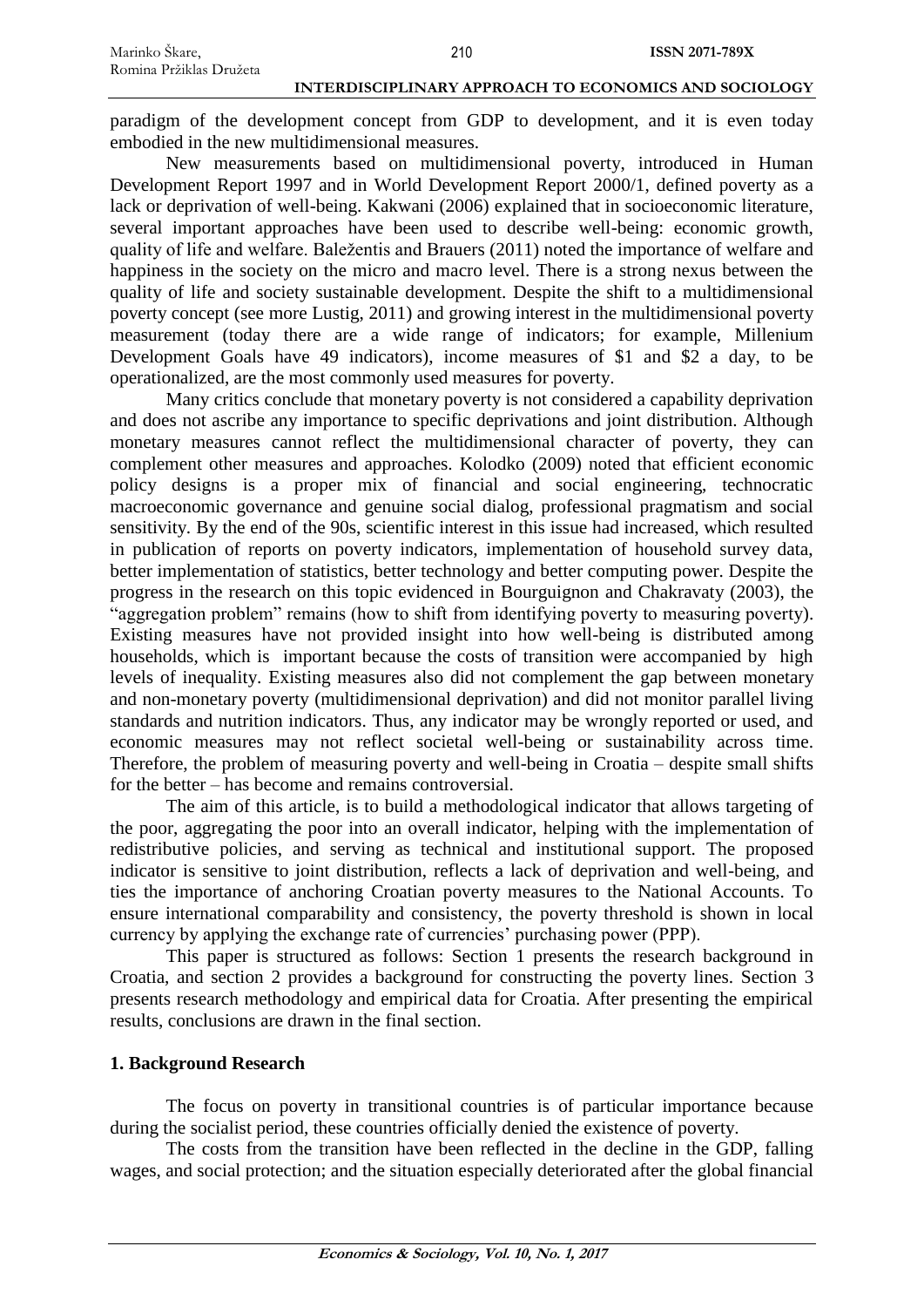crisis in 2008. Since then, inequality, especially in some transitional countries, has increased significantly although this is only a portion of the story. Excessively liberal financial markets have led to capital flight, difficulties in the balance of payments, and a sharp decline in aggregate demand, all of which have multiplicatively created a negative effect on production and employment. The growing public debt and the contraction of economic growth have created the basis for a new "mantra" of fiscal austerity that has "pushed" a growing number of households into poverty and has jeopardized citizens' social security. Considering the budget deficit, the implementation of correct redistributive policies based on macroeconomic indicators that reflect societies' well-being is essential for sustainable economic growth. However, comparing poverty pre-transition and post-transition is difficult because poverty was not officially monitored during socialism. Poverty as a research topic in Croatia was ignored until the first national poverty studies of the postwar period implemented in 1998 and published by the World Bank in 2000 (Study on Economic Vulnerability and Social Welfare) and studies of Škare (1999) using household consumption surveys. Since then, the multi-topic household survey data have increased, and technology has been developed to implement these data.

The World Bank published its reports on poverty indicators beginning with consumption and the concept of absolute poverty using the poverty line that measures the energy value of food, while the countries of the European Union (EU) used the poverty line based on income and the concept of relative poverty. According to the concept of relative poverty, the poor are considered those whose incomes are less than 60% of the median income. Considering that the relative poverty line is determined in relation to some statistical parameters (average income or median income), many believe that relative poverty does not reveal sufficient information regarding the actual conditions of the poor. Therefore, in 2000, the methodology of Eurostat was accepted as well as the official EU poverty line based on income and the concept of relative poverty. Poverty indicators are based on income that also includes income in kind; however, for the purposes of comparing data with the EU, only cash income is used because most EU countries do not gather data on income in kind.

However, that the rates of relative poverty in the Republic of Croatia from the period of higher economic growth (2001-2007) remained largely unchanged Šućur (2011) indicates the shortcomings of the concept of relative poverty.

Škare (1999) analyzed the dynamic aspect of poverty in the Republic of Croatia from 1960 to 1995 using U.S. methodology. The adoption of U.S. methodology was necessitated by poorly developed statistical databases on individual or household consumption as well as on the amount of disposable income that remains.

The poverty threshold is based on minimum nutritional needs, expressed in monetary terms, of appropriate caloric values (2900 kcal) for a family of four. The values obtained for comparison purposes are expressed in international dollars (purchasing power parity), and the value of the minimum consumption is multiplied by the coefficient 3.93, which represents the average share of food consumption expenditure of total household consumption expenditure. In this manner, the threshold includes other family expenses as well (housing, education and health expenditures, transportation, recreation and culture, etc.). The poverty rate is obtained by comparing the poverty threshold (which is adjusted for inflation every year) with the annual disposable income. Bejaković (2001) noted that Croatia has few statistical indicators and few research papers addressing this topic. Subsequently, the government has not adopted an official poverty line. Because no information on household consumption is available, a cost-of- living index cannot be determined, nor has a cost of living index been officially released. The data on wages in the private sector or on their distribution are nearly nonexistent. Therefore, the data on the minimum cost of living could be obtained from the "social minimum"; however, the new Social Welfare Act (Official Gazette 72/1997) abolished the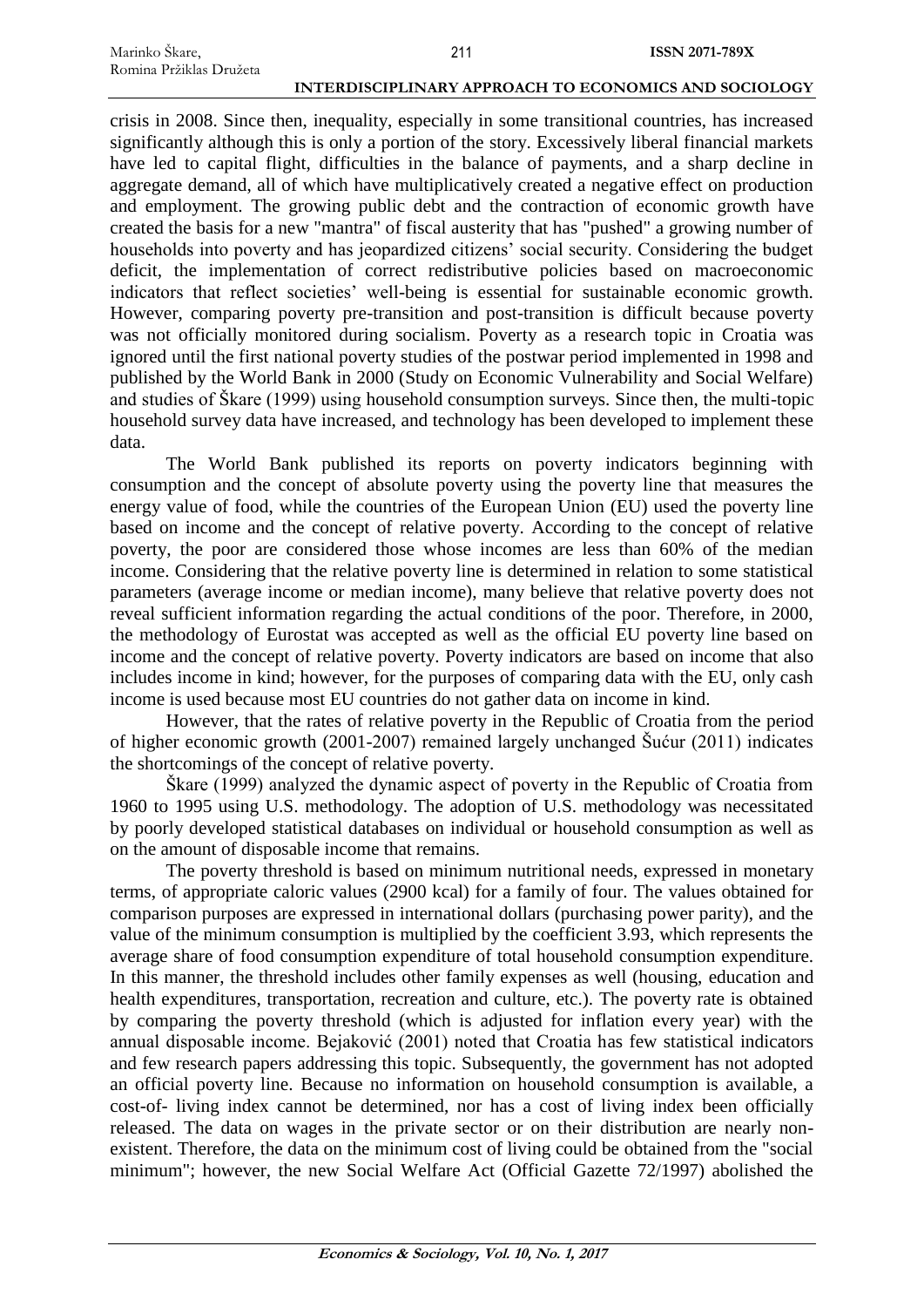social minimum, and a different procedure of calculating "subsistence allowance" was adopted. This amount was less than the existing minimum cost of living that for a working family of four during the period of March-April 1998 was estimated at HRK 4,818. The data indicated that the projected standard level was set too high and that the cost of living was estimated based on families who were not really poor. Bejaković concluded that it is necessary to work on improving the quality, scope and frequency of statistics to develop appropriate policies.

Furthermore, in 2003, a group of authors (Lipovčan *et al.*, Foley) issued a study on monitoring poverty. This Report proposes poverty monitoring based on multiple parameters because poverty is a multi-dimensional problem. The authors proposed that when using multiple indicators, it is necessary to establish priority indicators, educate the media as well as the economic and social policy makers regarding these indicators, and continuously upgrade indicator systems so that differing results do not confuse the public. Šućur (2012) compared poverty rates in Croatia (2003-2008) derived from official EU monitoring methodology using material deprivation, income poverty and subjective poverty indicators. Šućur (2012) observed that there is a correlation but not a complete overlap among the dimensions of poverty. His conclusion was that different poverty measures result in different poverty dimensions (rates) and that various poverty measures are required to assess the dimension and depth of poverty. The UNDP (2006) also provided some additional information regarding poverty and exclusion. The UNDP uses non-monetary indicators such as keeping the home adequately warm, paying for a week's annual holiday away from home, being able to afford a meal with meat, buying new clothes, etc., to measure living standards, which is quite common in the study of poverty and exclusion (see more Bejaković, Kaliterna Lipovčan (2007). He addressed the ideological, political (proclaiming the idea of egalitarianism in society), economic and social reasons for poverty (nearly all of the layers to the beginning of the 80's participated in the positive effects of successful development). He analyzed the contribution of the World Bank study (2000) and the work of Škare (1999). He notes that since 2001, the Central Bureau of Statistics in the Republic of Croatia conducts research on the risk rates of poverty year after year. Simultaneously, he notes that the methodology is taken from the research that was applied in the EU and that statistics are based on income when calculating poverty rates and the notion of relative poverty. The poverty threshold represents 60% of the national median equivalent income.

Based on the above research results, it is evident that poverty measurement tools depend greatly on the interests of individual researchers and that there is no single universally accepted measurement. Under the conditions of the existing limited statistical standards in Croatia, redefining the existing poverty line becomes a necessity.

## **2. A New Model for Constructing Poverty Lines**

A classic approach to poverty such as B.S. Rowntree's (1901), measuring poverty based on material hardship expressed through income and consumption, remains vital although the definition of poverty was rendered more complex in the 1980s. New studies have led to an understanding of poverty as multidimensional; and in recent years, the literature on multidimensional poverty measures has grown, represented by Kolm (1977), Atkinson and Bourguignon (1982), Maasoumi (1986), Tsui (1995), Alkire and Foster (2011), Sen and Anand (1997), Brandolini and D Alessio (1998), Atkinson (2003), Deutch and Silber (2005), Bourguignon and Chakravarty (2003), Chakravarty and Silber (2008), Kakwani and Silber (2008), Porter & Quinn (2013), Alkire and Foster (2011), Bourguignon and Chakravarty (2003).

The multidimensional approach is related to the welfare approach and has led to an understanding of poverty as a complex set of deprivations in society. According to Younger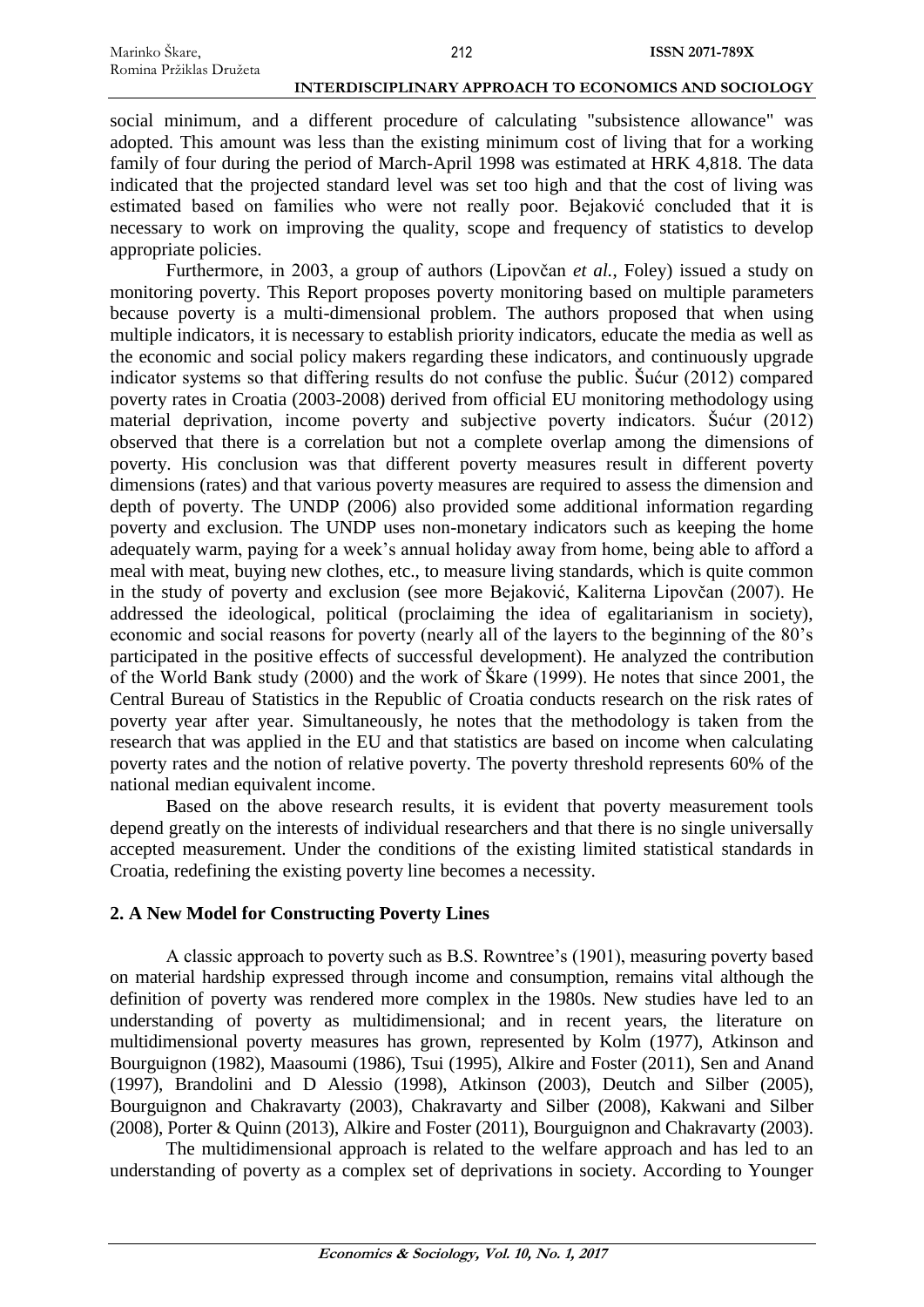(2011), the main criticism of this approach is reliance on unobservable welfare or utility. To avoid this problem, utility is assumed primarily to map income; however, there is criticism of using money as a measure of welfare or utility, mostly because monetary poverty does not define poverty as capability deprivation and because of insensitivity to the joint distribution of deprivations. The most important aspect of multidimensional poverty except the welfare approach is the duration of poverty over time. According Porter & Quinn (2013), the duration of poverty over time includes the duration or chronicity, systematic changes or shifts, variability or uncertainty and risk or vulnerability. Today, the most widely used measure, presented in the Report of the World Bank in 1990 and developed by Ravalion and Van de Wale in 1991, is \$1 per day. Although the World Bank increased the measure from \$1 to \$2, it is most commonly criticized as being mono-dimensional. Income measure can be a good indicator of standard of living but only reveals a portion of the phenomenon. Kakwani (2006) argued that a low level of well-being is more important than a low level of income because of various approaches to assessing poverty in different countries. Kakwani's (2006) approach is applied to the Croatian example in this paper.

The main idea of Kakwani's approach is to determine the poverty line based on food (consumable) and non-food components. The component of diet (food) is determined by the dietary energy threshold (kcal per person per day), and the non-food poverty line is defined as the average consumption per capita in households whose food expenditure is between 95% and 105% of the absolute poverty line (food poverty line).

In this paper, three "tools" are used to define the threshold:

- 1. The model comprises the nutritionally based poverty line, which reflects the cost of basic human needs depending on family size, gender, age, health, geographical area and religion.
- 2. Household consumption is calculated by quintile groups (quintile groups are defined by income per capita). Sensitivity to the joint distribution is helpful in measuring different degrees of poverty.
- 3. To ensure international comparability and consistency of the poverty threshold expressed in local currency using the exchange, currency purchasing power (PPP) is expressed in international dollars.

The methodology developed in this paper illustrates the establishing of the poverty line in the Republic of Croatia for the years 2000, 2005, and 2010, upon which the poverty rate was defined.

## **3. Data and Methodology**

The constructed poverty line presented in this paper is a result of using The Cost of Basic Needs Method and The Food Energy Intake Method. The food poverty line specifying the consumption bundle considered adequate (meeting minimal nutritional intake, the basic needs food bundle) for an individual is derived using a nutrition-based anchor. The derived food poverty line is corrected for demographics (urban, rural population, activity), age, and gender factors to reflect an average Croatian household. After the costs of basic food needs are estimated, the non-food poverty line (basic non-food needs are estimated) is defined. To construct a non-food poverty line accurately by measuring the non-food component, household expenditures close to the nutritional anchor are utilized. The expenditure composition of households below (90% of the food poverty line – lower boundary) and above (110% of the food poverty line – upper boundary) the poverty line is considered. To avoid a lower and upper non-food poverty line bias, a non-parametric approach identifying average non-food expenditures for the lower and upper boundaries is applied. After the food poverty line is estimated, the non-food component (non-food poverty line) is added to construct a national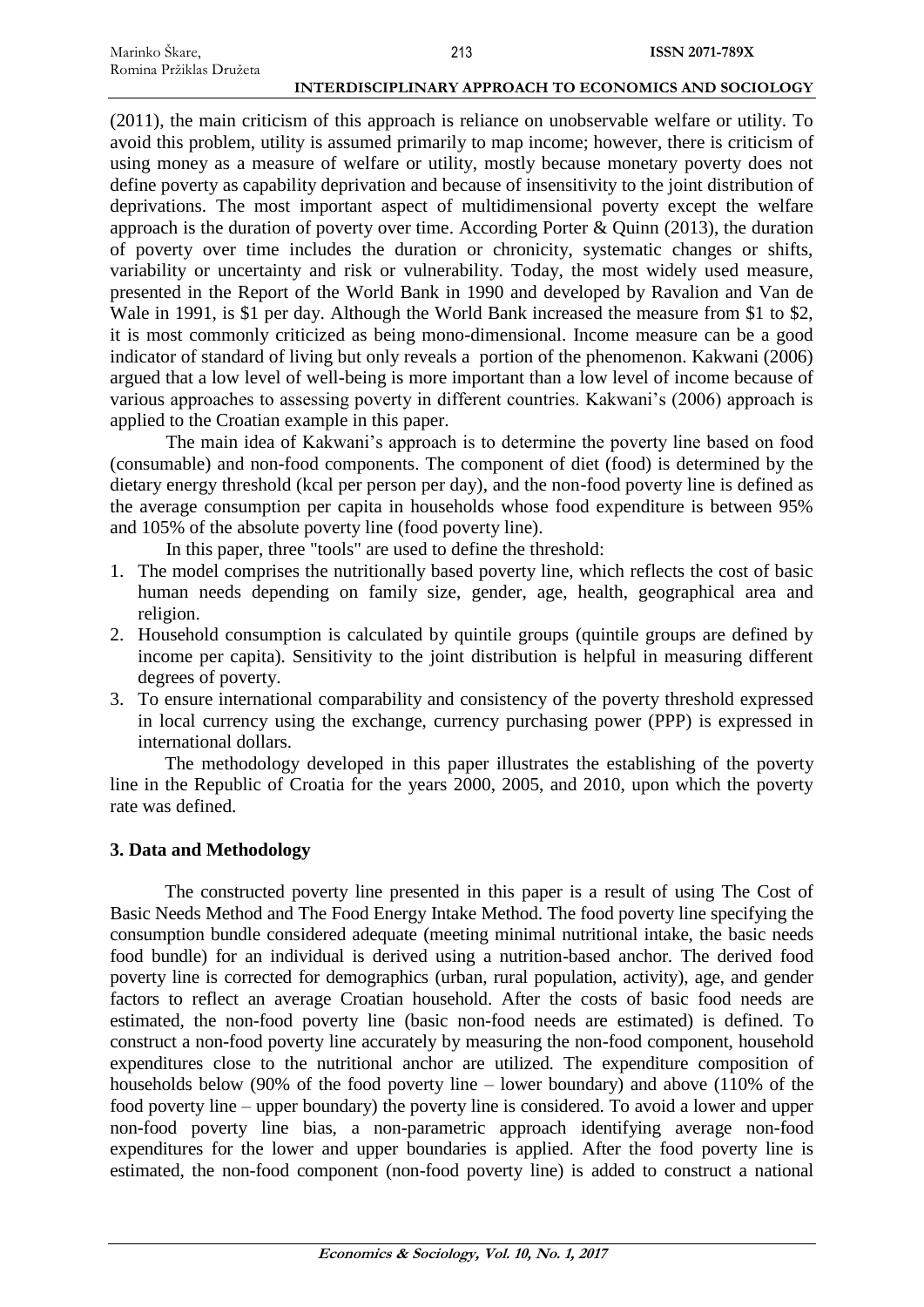poverty line for Croatia. This approach appeared quite stable and robust. Changes from a transitional social and demographic shift to a market economy were captured as well without losing indicator consistency. Consumption-based poverty line methods are more reliable for assessing poverty for countries undergoing significant social and economic change.

To resolve the question of which poverty line should be adopted as the official line for Croatia, we used Kakwani's (2010) model to construct a consumption-based poverty line (threshold) in the form

$$
u = u \begin{bmatrix} q_f & q_h \\ \hline r & n \end{bmatrix} \qquad (1)
$$

where

 $u$  – utility function,  $r$  – calorie requirement of an individual,  $n$  – measure of non-food basic needs for the same individual.

Equation (1) defines the food and non-food (basket) poverty line for an individual with givens *r* and *n* by setting  $u = u^*$  (minimum standard of living). Because *r* and *n* are basically different, food and non-food poverty lines will be different for individuals to reflect social, economic and demographic differences among them. Essentially, poverty analysis constraints existing in Croatia demand the construction of a new official poverty line for Croatia because the official World Bank model reflects many shortcomings as evidenced in Auffret (2006).

# **4. Empirical Results: Croatia**

## *4.1. The Food Poverty Line*

In constructing the food poverty line, we used the calorie requirements appropriate for Croatia and an estimation of calorie value cost.

## *4.1.1. Calorie Requirements*

The first step in calculating the poverty threshold is to calculate the minimum daily energy threshold (kcal/person/day), which was calculated according to data from the POP-er software (FAO; Food and Nutrition Division): "Calculating population energy requirements and food needs". The average daily energy requirements for a population calculate the energy requirements for healthy populations with a full range of physical activity lifestyles among adults, including a mix of urban and rural populations.To obtain the data for the daily calorie intake based on the software data, the average household must be defined for each country according to that country's national statistics and the percentage of males and females in the average household (see *Table 1*). The average weight according to age and gender is calculated as well as the recommended daily calorie intake, also according to gender and age).

| The average household            |       |
|----------------------------------|-------|
| The average number of households |       |
| Age                              |       |
| Male $(\%)$                      | 35,57 |
| Female $(\%)$                    | 38.71 |

*Source*: Eurostat 2009, accessed May 2012.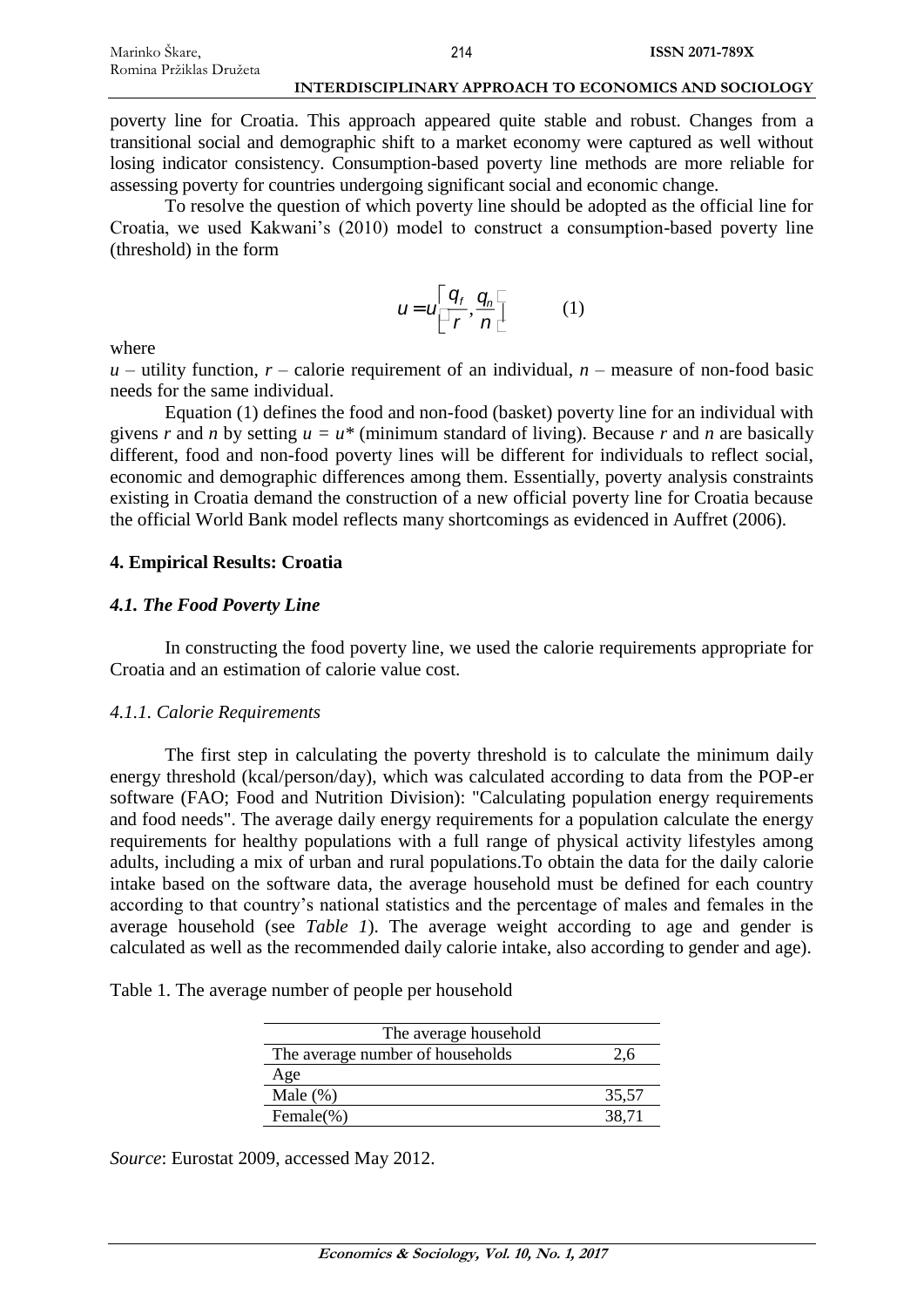| Marinko Škare,          | 215 | <b>ISSN 2071-789X</b> |
|-------------------------|-----|-----------------------|
| Romina Pržiklas Družeta |     |                       |

The minimum caloric value that each person must consume was calculated depending on age, gender and psychophysical effort. The calculation was obtained for a healthy population with average psychophysical effort (FAO energy requirements).

Based on the calculation for the nutritional requirement by gender and age, an average calculation for the recommended calories per person/day was calculated. The recommended calorie intake per person/day in 2000 was 2699 Kcal, in 2005 it was 2693 Kcal and in 2010 it was increased to 3226 Kcal. It is normal to expect an increase in the cost of calories with an increase in income because wealthier households buy higher quality foods. Therefore, it is necessary to identify the cost of calories for a typical poor person. Difficulties arise mostly because it is not known who the poor are. However, to avoid this type of problem, the calculation of average consumption is based on quintile groups (quintile groups are defined by income per capita) and is shown below. When the caloric intake per household has been estimated, the cost of one kilocalorie can be calculated.

### *4.1.2. Calorie Cost*

After determining calorie requirements, the next step is the conversion of calories into a poverty line. If the cost of purchasing calories is included, the poverty line is equal to the recommended calories multiplied by the cost of those calories. It is important to note that the necessary changes for each country were made according to its actual needs based on eating habits, culture and religion. The cost of the minimum basket of goods indicates a minimum level of food consumption (food poverty line) below which households are defined as being poor. The poverty threshold is expressed in U.S. dollars to provide a precise comparison with other countries. When calculating the cost of the minimum basket of goods, the price of each food item is defined. The calculations include the following food items: cereals, meat, fish, milk, dairy products, eggs, fruits, vegetables, root crops, fats, oil, salt and sugar, and nonalcoholic beverages.

| Product                       | Kcal | Monthly cost<br>(2000) | Kcal | Monthly cost<br>(2005) | Kcal | Monthly cost<br>(2010) |
|-------------------------------|------|------------------------|------|------------------------|------|------------------------|
| Cereals                       | 800  | 101,7                  | 800  | 94,8                   | 950  | 135,6                  |
| Meat                          | 200  | 126,6                  | 200  | 125,7                  | 250  | 38,4                   |
| Fish                          | 15   | 15,3                   | 15   | 17,4                   | 18   | 168                    |
| Milk, dairy<br>products, eggs | 280  | 74,4                   | 280  | 62,7                   | 350  | 124,5                  |
| Fruits                        | 100  | 26,7                   | 100  | 30,9                   | 120  | 45,3                   |
| Vegetables                    | 110  | 54,9                   | 110  | 45,6                   | 130  | 53,7                   |
| Roots and tubers              | 220  | 29,7                   | 220  | 21,3                   | 250  | 92,7                   |
| Fats and oils                 | 872  | 134,1                  | 867  | 144,9                  | 1033 | 141                    |
| Soft drinks                   | 102  | 114,3                  | 102  | 91,5                   | 125  | 111                    |
| Total                         | 2699 | 677,70                 | 2693 | 634,80                 | 3226 | 910,2                  |

Table 2. Average Per Capita Food Poverty Line (2000) – monthly cost kuna/eq.adult

*Source*: Author's calculation.

*Table 2* shows that the average calorie intake per equivalent person in Croatia in 2000 was 2699 Kcal/day and the resulting monthly cost for the minimum food basket was 677,70 KN per month per person (1762,02 KN per average family/monthly or 21.144,24 KN per family/year). In the 2005 the average calorie intake per equivalent person in Croatia was 2693 Kcal, and the resulting monthly cost for the minimum food basket was 634,80 KN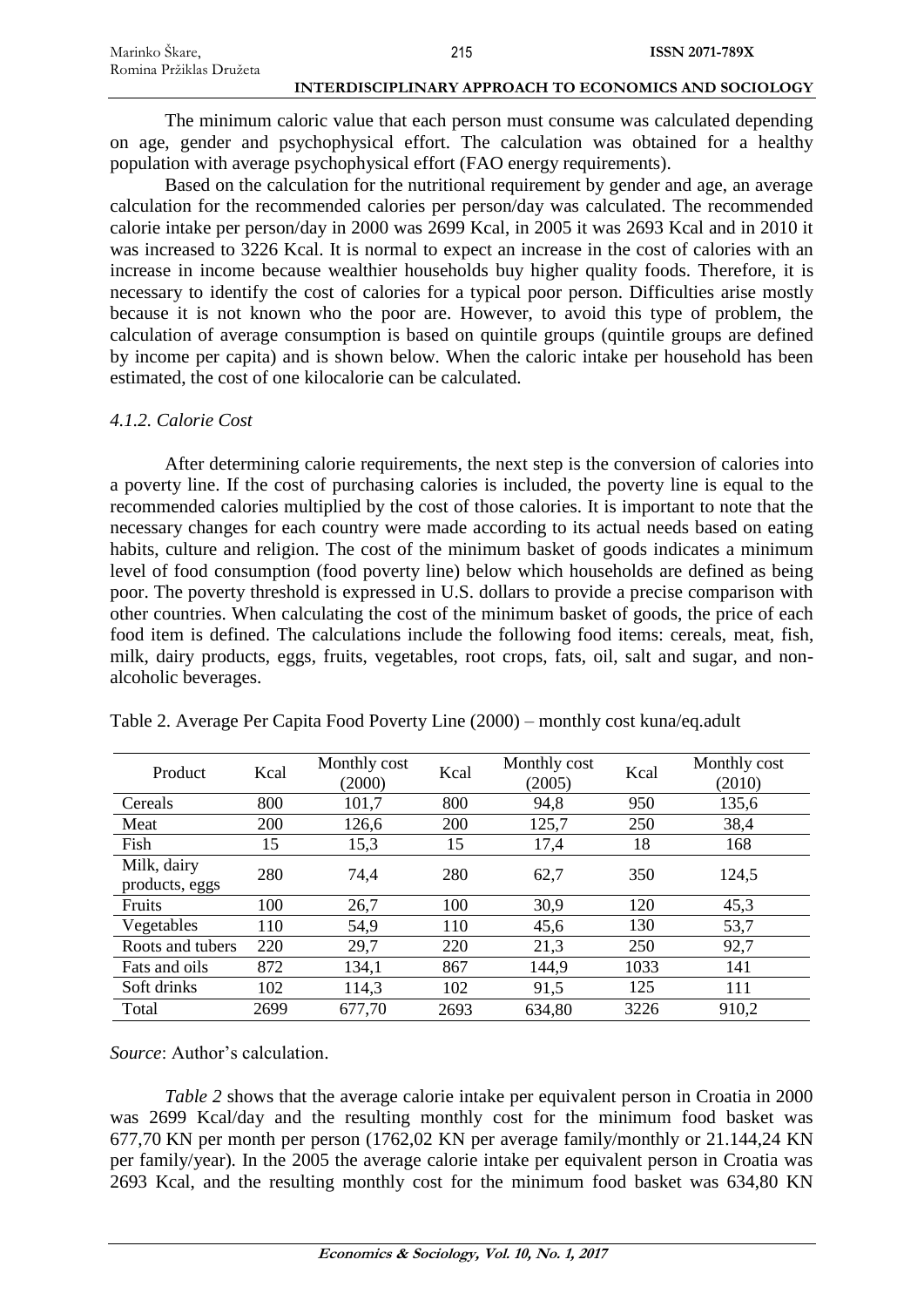| Marinko Škare,          | 216                                                   | <b>ISSN 2071-789X</b> |
|-------------------------|-------------------------------------------------------|-----------------------|
| Romina Pržiklas Družeta |                                                       |                       |
|                         | INTERDISCIPLINARY APPROACH TO ECONOMICS AND SOCIOLOGY |                       |

monthly per person (1.650,48 KN per average family/monthly or 19.805,76 KN per family/year). In 2010, the average calorie intake per equivalent person in Croatia was 3226 Kcal, and the resulting monthly cost for the minimum food basket was 910,20 KN monthly per person (2.366,52 KN per average family/monthly or 28.398,24 KN per family/year). Food poverty line (per family/year) increased from 4975 PPP\$ in 2000 to 6282 PPP\$ in 2010. The structure of food consumption by food items for the observed three years is observed. The largest share goes to the consumption of sugar, fats, oils (32.3%), and cereals (29.6%) whereas the lowest percentage goes to fish consumption, only 0.5%. The same trend may be observed in 2005 and 2010, with a slight structural change.

# *4.2. Non-Food Poverty Lines*

Ravallion (1998) suggests that the non-food poverty line should be estimated by adopting the idea that if the individual's total income is sufficient to reach the food poverty line, everything the person spends on non-food is considered basic non-food needs. According to this idea, the non-food poverty line is the non-food household consumption whose total consumption equals the food poverty line. The average non-food poverty line comprises several components, including clothing and footwear, housing, water, electricity and gas, furnishings and household equipment, health, transportation, communication and education. It is possible to include even alcohol, cigarettes, and free time in the non-food poverty line; however, such elements are often excluded because only basic components of consumption are considered.

In calculating the non-food poverty line, Kakwani (2010) takes the average consumption of a household that spends 95% to 105% of the food poverty line on food. The calculation of the average non-food poverty line is based on selecting the class of average monthly income that corresponds to average monthly consumption.

Following the Kakwani (2010) approach, the total poverty line (threshold) is the sum of food and non-food components of the poverty line (see the *Table 3* below).

|                       | 2000 | 2005 | 2010  |
|-----------------------|------|------|-------|
| Poverty threshold     | 9595 | 9309 | 11350 |
| Food Poverty line     | 4975 | 4479 | 6282  |
| Non food poverty line | 4620 | 4830 | 5068  |

Table 3. Constructed Poverty Line (threshold) in 2000, 2005 and 2010 (US\$PPP)

*Note*: The conversion factor for 2000 is 4,25; for 2005, it is 4,42; and for 2010, it is 4,52; from mdgs.un.org. *Source*: Authors' calculation.

This table indicates that the estimated poverty threshold (food and non-food) increased from 9595 in the year 2000 to 11350 in 2010. Thus, the average family in Croatia, to meet the same needs in 2000, should have allocated a total of \$9,595 per year; the situation improved in 2005 to \$9,309; however, after the 2008 financial crisis, the situation worsened again as indicated by the Total Poverty Threshold in 2010 of \$11,350 per year. The negative economic trend after 2008 is reflected in the contraction of economic growth, a drop in real income, rising unemployment, and the lowering of budget revenues and social spending, which have pushed an even larger number of households into poverty. The structure of the food and nonfood poverty line indicates that after the 2008 financial crisis, the food poverty line moved away from the non-food poverty line; in 2010, the food poverty line was \$6,282 per year whereas the non-food poverty line was \$ 5,068 per year, which is also evidence of a decline in living standards. Food budget share increased from 2000 to 2005 from 31% to 32%, a clear indicator of negative economic trends and the reduced purchasing power of the population.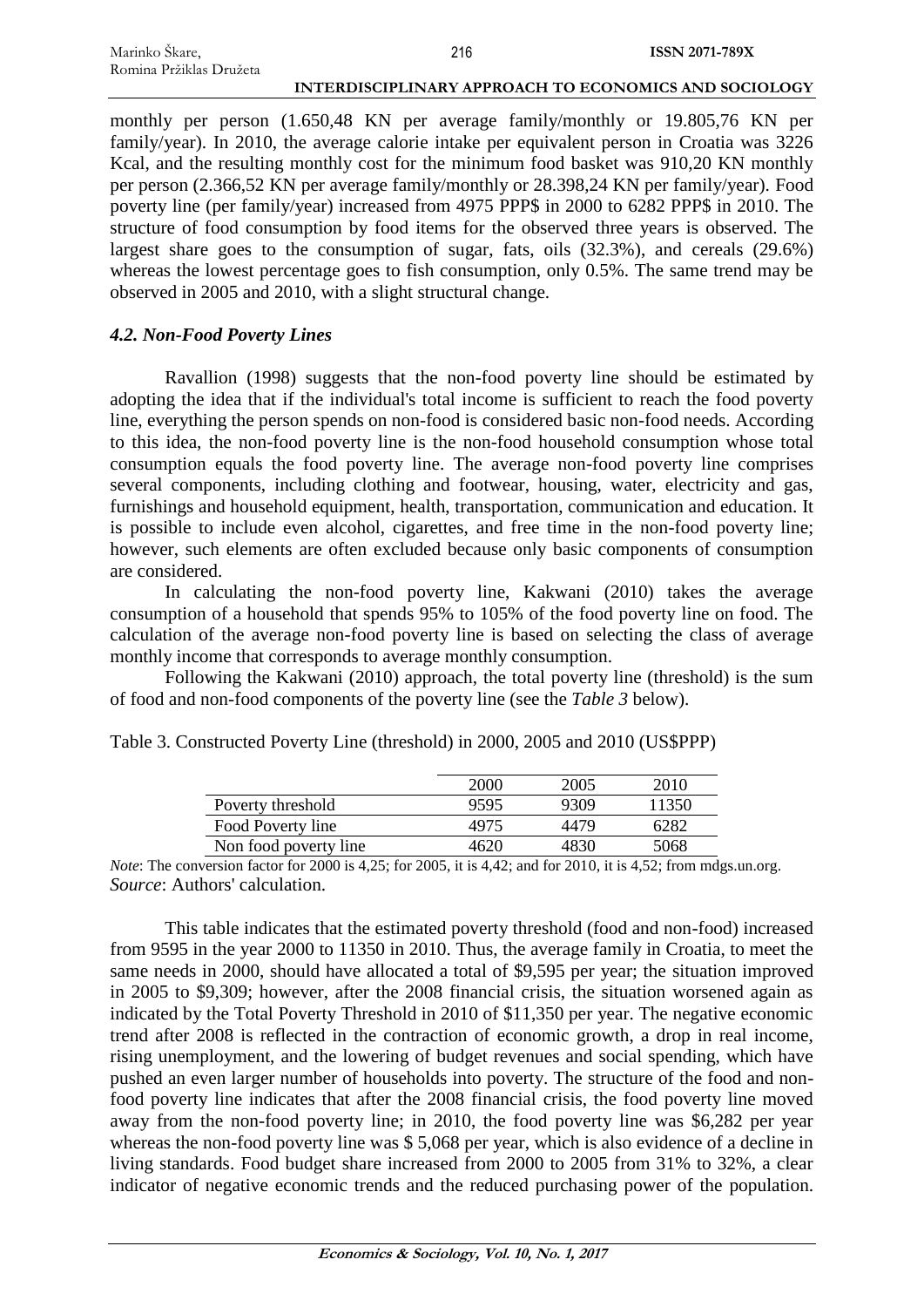| Marinko Škare,          | 217                                                   | ISSN 2071-789X |
|-------------------------|-------------------------------------------------------|----------------|
| Romina Pržiklas Družeta |                                                       |                |
|                         | INTERDISCIPLINARY APPROACH TO ECONOMICS AND SOCIOLOGY |                |

The decline in purchasing power is indicated by the structure of non-food expenditures as follows: spending on recreation and culture decreased from 6.54% to 5.58%, followed by clothing and footwear expenditures, which decreased from 8.06% to 6.37%, and furniture decreased from 5.35% to 4.92%, indicating a rise in the prices of durable goods. During the same period, however, expenditures for various other services decreased. According to the structure of expenditures for non-food consumption in 2000, 2005, and 2010, the largest share goes to housing and energy consumption (13.33%, 13.02%, 14.93%); and the lowest share goes to education (0.73%, 0.74%, 0.86%). In the period from 2000 to 2010, the share of expenditures on housing and energy increased from 13.33% to 14.93% as did the share of expenditures on education, from 0.73% to 0.86%. The share of spending on health care increased from 2,09% to 3.25%, communications increased from 2.76% to 5.25%, and the rest increased from 5,6% to 8.65%. During the same period, the share of transport and transportation expenditures decreased from 12.20% to 11.97%, the share of spending on restaurants and hotels fell from 3.68% to 2.41%, the share of alcoholic beverages and tobacco fell from 3.89% to 3.81%, recreation and culture fell from 6.71% to 5.58% and clothing and footwear fell from 10.08% to 6.37%. The preceding two tables show the multiplicative effect of personal consumption on economic trends: in the period of high economic growth (between 4% and 5% of the GDP) between 2001 and 2007, the share of expenditures increased from 66% (in 2000) to 69% (in 2005), indicating a positive effect on the structure of personal consumption whereas in 2010, the average share of non-food expenditures dropped to 68%.

Totaling the number of households below the poverty line (data obtained based on the data of income distribution C-GIDD) and dividing by the total number of households obtains the poverty rates (*Table 4*).

Table 4. Measured poverty rates in Croatia for years 2000, 2005 and 2010

|               | 2000  | 2005 |     |
|---------------|-------|------|-----|
| Poverty rates | ن. ر∠ | l3.8 | ن ک |

*Note*: Poverty rate  $=$  Total number of households below the threshold  $(A+B+C+D+E+F/T$  otal Number of households).

*Source:* Authors' calculation.

It can be concluded that although the poverty threshold was greater in 2010 than in 2000, the poverty rate decreased from 25.5% in 2000 to 12.5% in 2010. This result suggests that real improvement or deterioration in the living conditions of the lower class population will not be distinguishable from the relative poverty rate unless there are simultaneous changes in distribution (social stratification prevents people from growth). To obtain the data on how many households have incomes below the threshold, the C-GIDD data were used: "Global income Distribution Database" 2000, 2005, 2010 (see *Table 5*).

Table 5. Distribution of income by household in Croatia (USD PPP) 2000-2010

| Households | 2000    | 2005    | 2010    |
|------------|---------|---------|---------|
|            |         |         |         |
| Total      | 1614886 | 1592110 | 1578255 |
|            | 2045    | 1501    | 1430    |
|            | 2303    | 1521    | 1431    |
|            | 4705    | 2806    | 2609    |
|            | 12874   | 6669    | 6099    |
| E          | 66825   | 27261   | 24247   |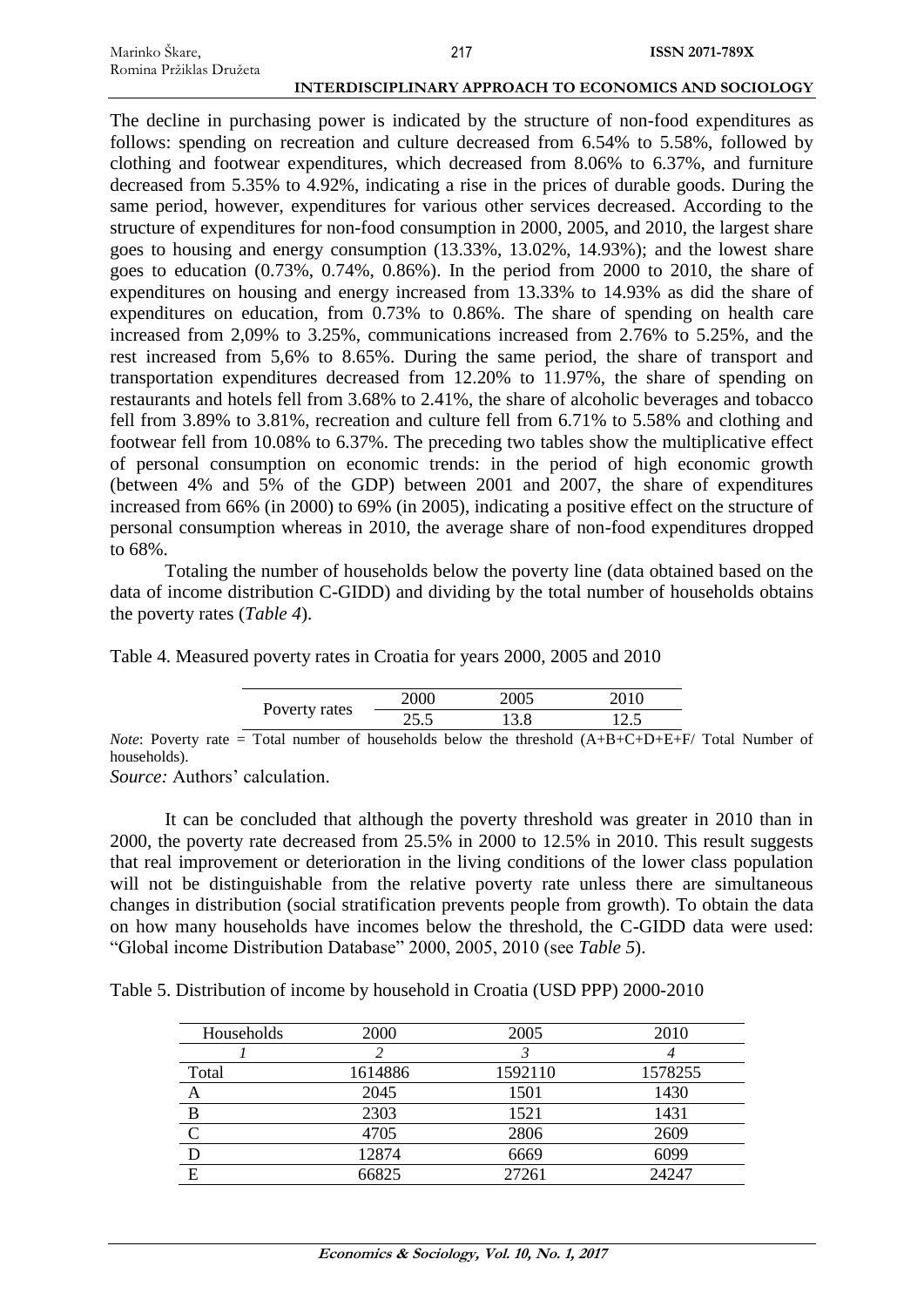| 323390 | 181103 | 161815 |
|--------|--------|--------|
| 650101 | 570543 | 553915 |
| 387966 | 509101 | 516753 |
| 132309 | 221139 | 233693 |
| 32368  | 70466  | 76263  |
|        |        |        |

*Notes:* A= >1.500, B=1.500-2.500, C=2.500-3.750, D= 3.750-5.500, E=5.500-8.500 F=8.500-14.000, G= 14.000-25.000, H=25.000-42.000, I= 42.000-70.000, J=<70.000. *Source*: C-GIDD; Global Income Distribution Database.

Table below show the sensitivity to the joint distribution.

| Country           | GDP/p.c. | Poverty<br>line | Total number of<br>households | Total number of<br>households below the<br>threshold | Income bracket<br>by household |
|-------------------|----------|-----------------|-------------------------------|------------------------------------------------------|--------------------------------|
| Croatia<br>(2000) | 4862     | 9595            | 1614886                       | 412.142                                              | 8500-14000                     |
| Croatia<br>(2005) | 10090    | 9309            | 1592110                       | 220.861                                              | 8500-14000                     |
| Croatia<br>(2010) | 13327    | 11350           | 1578255                       | 197.631                                              | 8500-14000                     |

Table 6. Income Distribution and Poverty Lines for Croatia 2000, 2005, 2010

*Note*: Total number of households below the threshold  $= A+B+C+D+E+F$ .

*Source*: Authors' calculation based on C-GIDD and www.worldbank.org.

*Table 6* indicates that in 2000 total number of household was 1.614.886 and 412.142 households registered an average income of 8.500-14.000 PPP\$ whereas in 2005, of 1.592.110 households, 220.861 households registered an average income of 8.500- 14.000 PPP\$. In 2010, of 1.578.255 households, 197.632 households registered an average income of 8500-14000 PPP\$. The suggested methodology indicates that although the poverty rate declined from 25,5% to 12,5% between 2000 and 2010, the actual number of households below the threshold increased. When we compare the obtained rate with the national statistics, there are some differences that suggest that different methods of calculation produce different results. According to our estimation, the poverty rate in 2000 was 25,5%; and in 2010, it decreased by 12,5%. Although the poverty rate declined from 2000 to 2010, the total poverty line (food and non-food) increased from 9595 in 2000 to 11350 in 2010. Thus, for the average family to meet identical needs would require greater financial resources. Simultaneously, after the global financial crisis, there was a decline in real income, employment, and social allocation, which affect the growing inequality and poverty.

*Tables 5* and *6* confirm the decline in living standards. *Table 6* indicates a decline in the number of households that had an average annual income (\$8500-\$14000). The structure of the poverty threshold shows that after the financial crisis, there was an increase in the food poverty line compared with the non-food poverty line: for example, in 2010, the food poverty line was \$6,282 per year, and the non-food poverty line was \$5,068 per year (as opposed to 2005 when the food poverty line was \$4479 and the non-food poverty line was \$4830). These results indicate that the consumption-based poverty line has many advantages over an income-based poverty line because consumption can indicate a change in poverty. Furthermore, if we compare the results with other available statistical data, we derive a different result; therefore, it is of great importance to review a new and unique measure. Design issues (data limitations on consumption and nutritional needs over longer periods of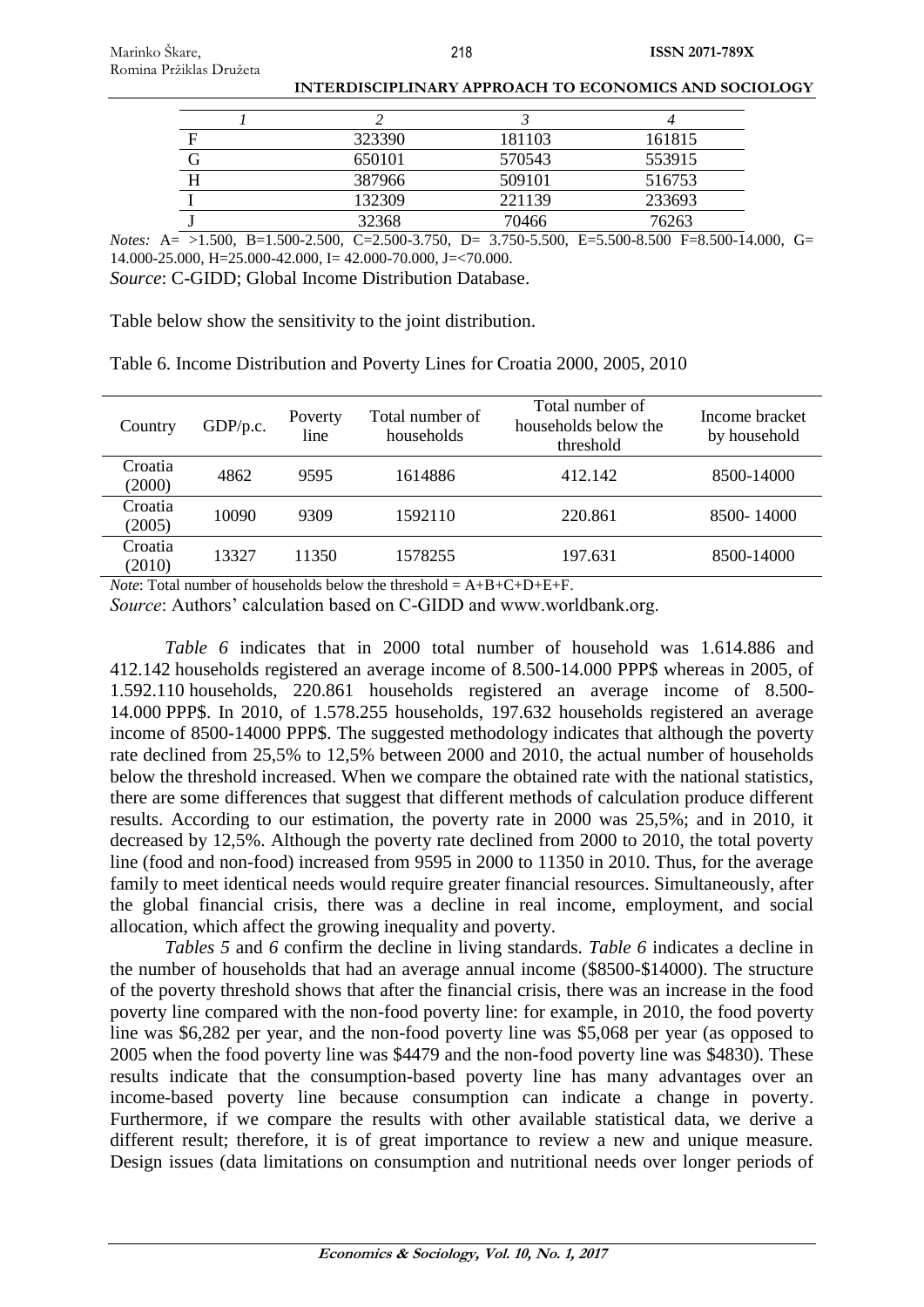time) present the main limitation of this research. Data from longer periods of time would allow more powerful analysis and greater test validity of the study results.

The lack of a model is also reflected in the fact that the food poverty line based on recommended calories per person/day calculated by the author includes only a healthy population with a full range of physical activity lifestyles among adults and a mix of urban and rural populations. Second, in the FAO software, young individuals are estimated to be quite heavy (body weight), which may have also limited the results. Also, the author has made an independent assessment in this paper regarding the consumption of commodities according to climate, culture, and religious criteria; therefore, the seasonality problem has not been considered. This approach avoids the following question: is a particular food eaten because the family is poor, or do they choose to eat it?

Despite some shortcomings, the proposed methodology in this paper is consistent for different countries and different times; and this methodology considers the different needs and living standards of the countries whose poverty is being compared.

# **Conclusion**

The denial of the existence of poverty in Croatia under socialism, the lack of systematic planning, and insufficient and non-summarized statistics have had a great effect on the measurement of poverty and the implementation of social policy. Thus, the greatest challenge for policymakers in the 21st century is how to address poverty and economic inequality. To obtain results, it is necessary to resolve aggregation problems and problems using national accounts.

This paper presents our modest attempt to construct an official poverty line for Croatia (which is sensitive to joint distribution, deprivation and lack of well-being) as an instrument for poverty analysis. This paper may at least encourage further efforts toward the development of an official consumption based poverty line in Croatia. Currently in Croatia, there is no single poverty measure based on anchor construction. This paper also attempts to highlight the importance of anchoring Croatian poverty measures to National Accounts. Despite progress in the field of measuring poverty since 2000, there are strong demands for developing a single poverty measure.

Finally, this study notes the differences among the methods of estimating poverty; the various methods are discernable from the calculation of the poverty threshold and poverty rates as well as by comparing the rates with national statistics.

# **Acknowledgements**

This work has been fully supported by the Croatian Science Foundation under the project number 9481 "Modelling Economic Growth – Advanced Sequencing and Forecasting Algorithm". Any opinions, findings, and conclusions or recommendations expressed in this material are those of the author(s) and do not necessarily reflect the views of Croatian Science Foundation.

# **References**

Alkire, S., Foster, J. (2011), Counting and Multidimensional Poverty Measurement, *Journal of Public Economics*, Vol. 95, No. 7-8, pp. 476-487.

Alkire, S., Foster. J. (2011), Understandings and Musunderstandings of Multidimensional Poverty Measurement, *The Journal of Economic Inequality*, Vol. 9, No. 2, pp. 289-314.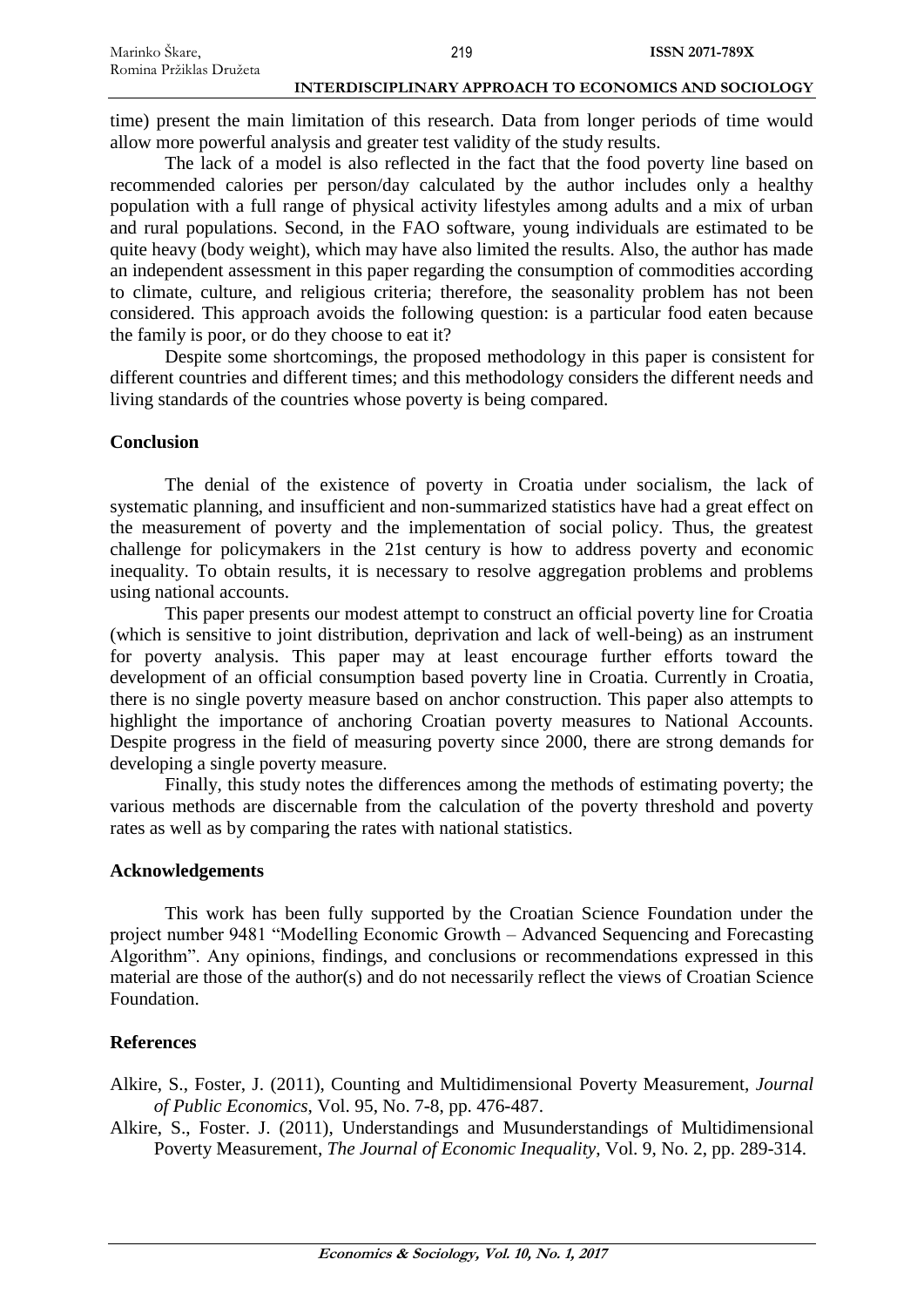- Atal, Y. (1999), *Poverty in transition and transition in poverty*, Berghahn Books, Unesco Publishing, Paris.
- Atkinson, A. B., Bourguignon, F. (1982), The comparison of multidimensional distributions of economic status, *Review of Economic Studies*, Vol. 49, No. 2, pp. 183-201.
- Atkinson, A. B. (2003), Multidimensional Deprivation, Contrasting Social Welfare and Counting Approaches, *Journal of Economic Inequality*, Vol. 1, No. 1, pp. 51-65.
- Auffret, P. (2006), *Some Unpleasant Poverty Determination Procedures*: *Different researchers, Different Poverty Rates*, World Bank, Washington DC.
- Baležentis, T., Baležentis, A. and Brauers, W. K. (2011), Multi-objective optimization of wellbeing in the European Union Member States, *Economic research*, Vol. 24, No. 4, pp. 1-15.
- Bejaković, P. (2001), Borba protiv siromaštva u svijetu i u Hrvatskoj, *Društvena istraživanja,* Vol. 10, No. 6, pp. 1179-1221.
- Bejaković, P., Kaliterna Lipovčan, Lj. (2007), *Quality of life in Croatia: Key findings from national research*, European Foundation for the Improvement of Living and Working Conditions, Dublin.
- Bourguignon, F., Chakravarty, S. (2003), The measurement of multidimensional poverty, *Journal of Economic Inequality*, Vol. 1, No. 1, pp. 25-49.
- Brandolini, A., D'Alessio, G. (1998), *Measuring Well-being in the Functioning Space*, Working Paper, Banco d' Italia Research Department.
- C-GIDD, Global Income Distribution Database, available on: http://cgidd.com
- Chakravarty, R. S., Silber, J. (2008), Measuring Multidimensional Poverty: The Axiomatic Approach, In: Kakwani, N., Silber, J., *Quantitative Approaches to Multidimensional Poverty Measurement*, Palgrave Macmillan, New York, pp. 192-209.
- Deursch, J., Silber, J. (2005), Measuring Multidimensional Poverty, An Empirical Comparison of Various approaches, *The Review of Income and Wealth*, Vol. 51, No. 1, pp. 145-174.
- European Comission eurostat, Key indicators by country, available on: [http://epp.eurostat.ec.europa.eu/portal/page/portal/sector\\_accounts/data/quarterly\\_data.](http://epp.eurostat.ec.europa.eu/portal/page/portal/sector_accounts/data/quarterly_data)
- Eurostat: http://ec.europa.eu/eurostat.
- FAO software (2000-2025), *Food and Nutrition Division*: Calculating population energy requirements and food needs.
- Final consumption expenditure of households, by consumption purpose, available on: [http://epp.eurostat.ec.europa.eu,](http://epp.eurostat.ec.europa.eu/) [http://hdr.undp.org,](http://hdr.undp.org/) [http://www.cia.gov,](http://www.cia.gov/) [http://www.worldbank.org,](http://www.worldbank.org/) [http://www.dzs.hr,](http://www.dzs.hr/) [http://www.ers.usda.gov,](http://www.ers.usda.gov/) epp.eurostat.ec.europa.eu.
- ILO Department of Statistics, available on: [http://laborsta. ilo.org.](http://laborsta.ilo.org/)
- Kakwani, N. (2006), *Poverty in Wellbeing* in UNDP Publication: *Poverty in Focus, What is Poverty? Concepts and measures*, International Poverty Center, pp. 20-22.
- Kakwani, N., Silber, J. (2008), *The Many Dimensions of Poverty*, Palgrave MacMillan, Basingstoke.
- Kakwani, N. (2010), A New Model for Constructing Poverty Lines, *Discussion Paper Series*  No. 2010-06, Philippine Institute for Development Studies.
- Kolm, S., (1977), Multidimensional egalitarianism, *The Quarterly Journal of Economics*, Vol. 91 No. 1, pp. 1-13.
- Kolodko, W. G. (2009), A Two thirds Tare of Success, Polish Transformation and Economic Development 1989 – 2008, *Research Paper* UNU-WIDER, No. 2009/14.
- Foley, et al. (2003), *Povećanje sposobnosti praćenja siromaštva: Final Project Document*, Elaborat, Zagreb: Ministarstvo rada i socijalne skrbi.
- Lustig, N. (2011), Multidimensional Indices of achievements and poverty: What do we gain and what do we lose? Centre for Global Development *Working Paper* 262.